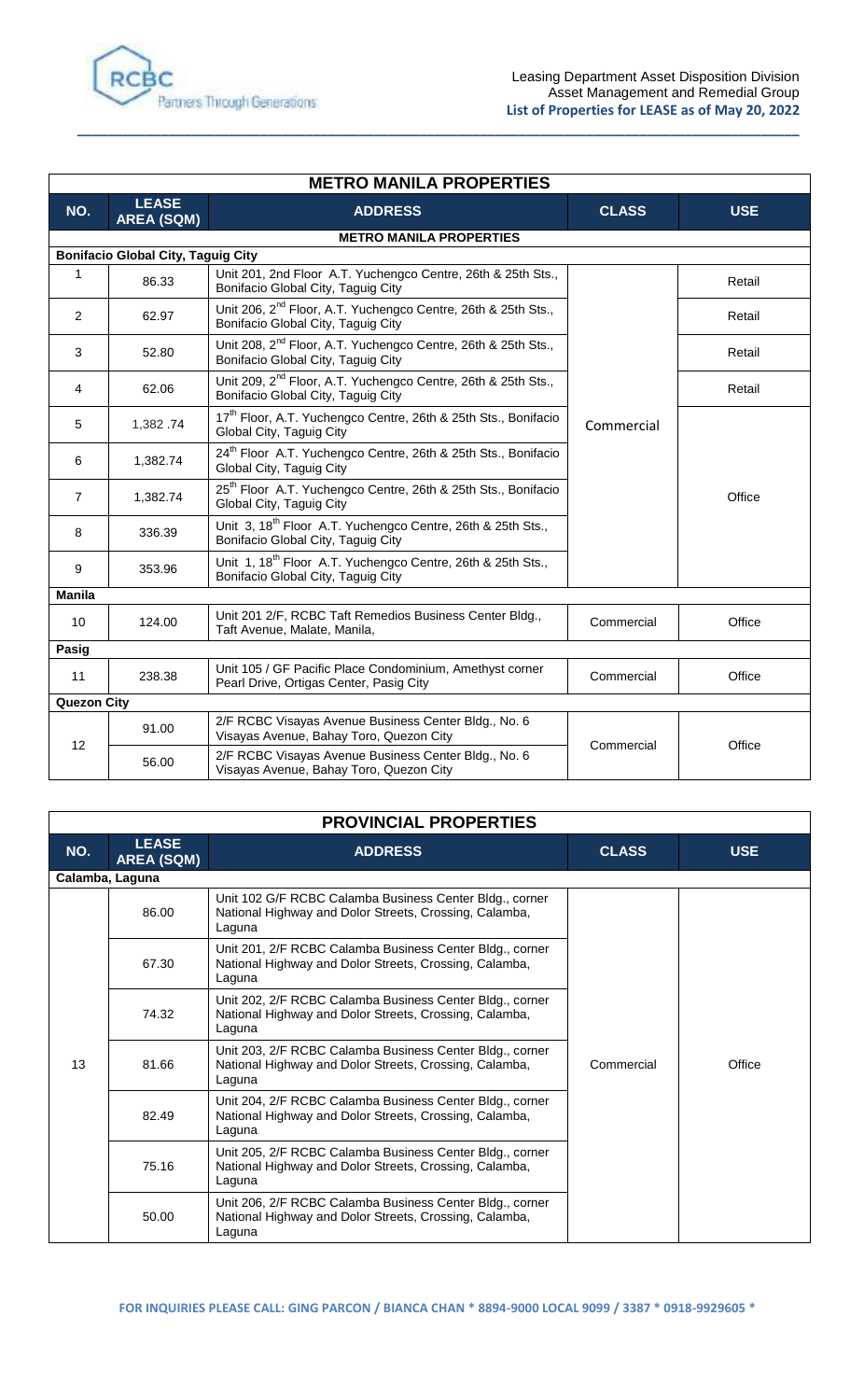

| <b>PROVINCIAL PROPERTIES</b> |                                   |                                                                                                                             |              |            |
|------------------------------|-----------------------------------|-----------------------------------------------------------------------------------------------------------------------------|--------------|------------|
| NO.                          | <b>LEASE</b><br><b>AREA (SQM)</b> | <b>ADDRESS</b>                                                                                                              | <b>CLASS</b> | <b>USE</b> |
|                              | Dasmariñas, Cavite                |                                                                                                                             |              |            |
| 14                           | 46.09                             | Unit 201 2/F RCBC Dasmariñas Business Center Building<br>FCIE Compound, Governor Drive, Dasmariñas, Cavite                  | Commercial   | Office     |
|                              | 16.67                             | Unit 202 2/F RCBC Dasmariñas Business Center Building<br>FCIE Compound, Governor Drive, Dasmariñas, Cavite                  |              |            |
|                              | 34.32                             | Unit 203 2/F RCBC Dasmariñas Business Center Building<br>FCIE Compound, Governor Drive, Dasmariñas, Cavite                  |              |            |
|                              | 34.32                             | Unit 204 2/F RCBC Dasmariñas Business Center Building<br>FCIE Compound, Governor Drive, Dasmariñas, Cavite                  |              |            |
| <b>Cebu</b>                  |                                   |                                                                                                                             |              |            |
| 15                           | 119.76                            | 3 <sup>rd</sup> Floor RCBC P. Del Rosario Business Center Bldg., along<br>P. del Rosario St., Brgy. Camagayan, Cebu City    | Commercial   | Office     |
| 16                           | 119.76                            | 4 <sup>th</sup> Floor RCBC P. Del Rosario Business Center Bldg., along<br>P. del Rosario St., Brgy. Camagayan, Cebu City    | Commercial   | Office     |
| Davao                        |                                   |                                                                                                                             |              |            |
| 17                           | 38.00                             | Unit 201 2/F RCBC Digos Business Center, Rizal Avenue<br>corner Roxas Street, Digos, Davao Del Sur                          | Commercial   | Office     |
| 18                           | 22.00                             | Unit 102 G/F RCBC Davao Bldg., C.M. Recto Ave. cor. Palma<br>Gil St., Davao City                                            | Commercial   | Office     |
| <b>General Santos</b>        |                                   |                                                                                                                             |              |            |
|                              | 123.23                            | Unit 101 Former RSB General Santos Building Pioneer Ave.,<br>Gen. Santos City                                               | Commercial   | Office     |
| 19                           | 97.70                             | Unit 102 Former RSB General Santos Building Pioneer Ave.,<br>Gen. Santos City                                               | Commercial   | Office     |
| 20                           | 43.00                             | Unit 102 G/F RCBC Dadiangas Business Center Building,<br>Pioneer Avenue, General Santos City (Dadiangas), South<br>Cotabato | Commercial   | Office     |
| <b>Iloilo City</b>           |                                   |                                                                                                                             |              |            |
| 21                           | 112.50                            | Unit 103 RCBC Iloilo Main (J.M. Basa) Business Center Cor.<br>J.M. Basa and Arsenal Sts., Brgy. Arsenal-Aduana, Iloilo City | Commercial   | Office     |
| Pangasinan                   |                                   |                                                                                                                             |              |            |
| 22                           | 120.22                            | Unit 201 2/F RCBC Dagupan Bldg., A.B. Fernandez Ave.,<br>Dagupan City, Pangasinan                                           | Commercial   | Office     |
|                              | 75.65                             | Unit 301 3/F RCBC Dagupan Business Center, A.B.<br>Fernandez Avenue, Dagupan City, Pangasinan                               |              |            |
|                              | 60.75                             | Unit 303 3/F RCBC Dagupan Business Center, A.B.<br>Fernandez Avenue, Dagupan City, Pangasinan                               |              |            |
| Pagadian                     |                                   |                                                                                                                             |              |            |
| 23                           | 16.50                             | Unit 201 2/F RCBC Pagadian Business Center, Along Rizal<br>Avenue, Pagadian City, Zamboanga Del Sur                         | Commercial   | Office     |
|                              | 64.88                             | Unit 203 2/F RCBC Pagadian Business Center, Along Rizal<br>Avenue, Pagadian City, Zamboanga Del Sur                         |              |            |

**\_\_\_\_\_\_\_\_\_\_\_\_\_\_\_\_\_\_\_\_\_\_\_\_\_\_\_\_\_\_\_\_\_\_\_\_\_\_\_\_\_\_\_\_\_\_\_\_\_\_\_\_\_\_\_\_\_\_\_\_\_\_\_\_\_\_\_\_\_\_\_\_\_\_\_\_\_\_\_\_\_\_\_\_\_\_\_\_\_\_\_\_\_\_\_**